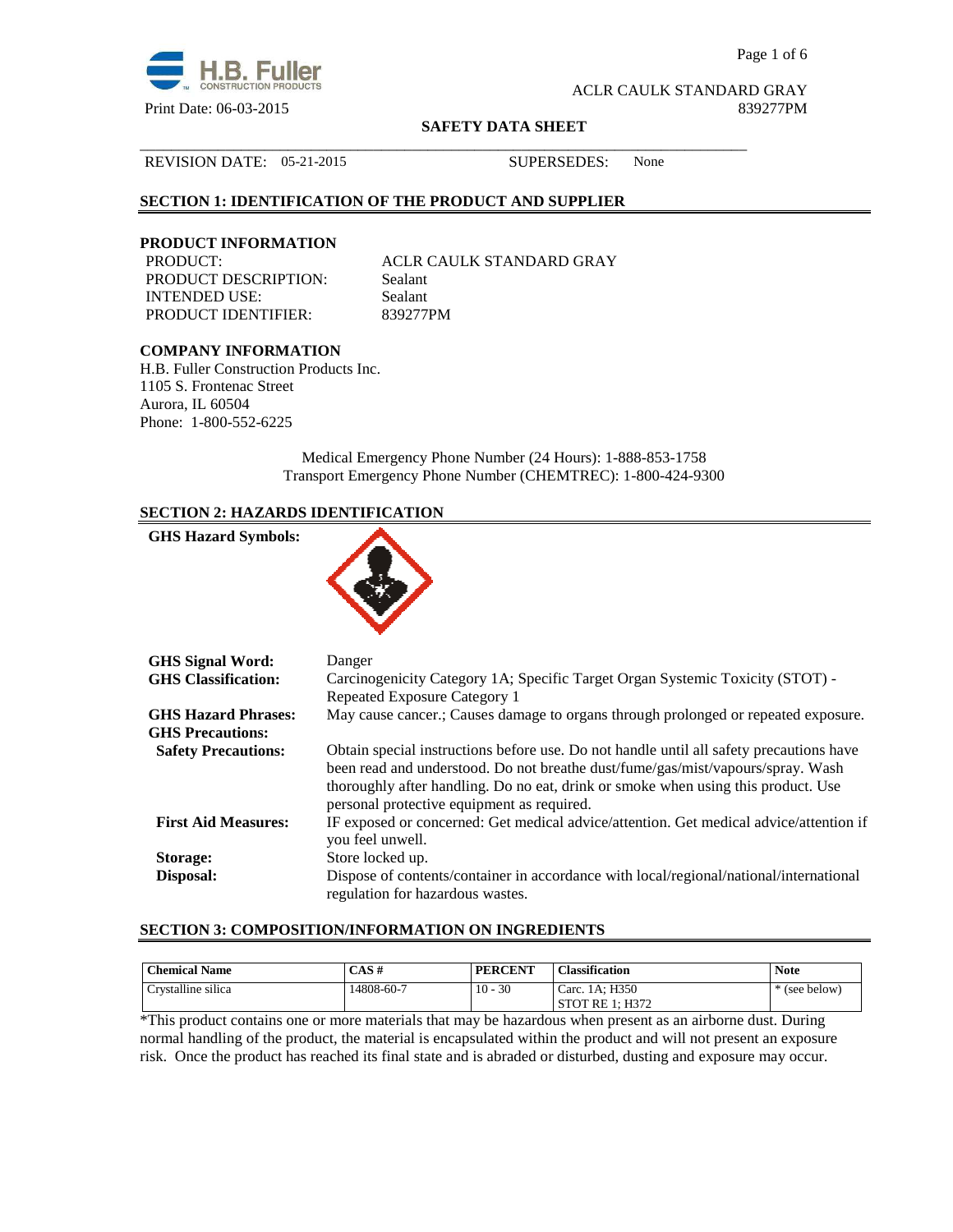

#### **SAFETY DATA SHEET**

Unlisted ingredients are not 'hazardous' per the Occupational Safety and Health Administration Hazard Communication Standard (29 CFR 1910.1200) and/or are not found on the Canadian Workplace Hazardous Materials Information System ingredient disclosure list. See Section 8 for exposure limit guidelines.

\_\_\_\_\_\_\_\_\_\_\_\_\_\_\_\_\_\_\_\_\_\_\_\_\_\_\_\_\_\_\_\_\_\_\_\_\_\_\_\_\_\_\_\_\_\_\_\_\_\_\_\_\_\_\_\_\_\_\_\_\_\_\_\_\_\_\_\_\_\_\_\_\_\_\_\_\_\_

# **SECTION 4: FIRST AID MEASURES**

 IF IN EYES: Use an eye wash to remove a chemical from your eye regardless of the level of hazard. Flush the affected eye for at least twenty minutes. Tilt the head to prevent chemical from transferring to the uncontaminated eye. Seek medical advice after flushing.

IF ON SKIN: Wash with soap and water. Get medical attention if irritation develops or persists.

IF INHALED: Remove to fresh air. Call a physician if symptoms persist.

IF SWALLOWED:Do not induce vomiting. Seek medical attention if symptoms develop. Provide medical care provider with this MSDS.

# **SECTION 5: FIRE FIGHTING MEASURES**

| EXTINGUISHING MEDIA:                  | Use water spray, foam, dry chemical or carbon dioxide.          |
|---------------------------------------|-----------------------------------------------------------------|
| UNUSUAL FIRE AND EXPLOSION HAZARDS:   | There is a possibility of pressure buildup in closed containers |
|                                       | when heated. Water spray may be used to cool the containers.    |
| SPECIAL FIRE FIGHTING INSTRUCTIONS:   | Persons exposed to products of combustion should wear self-     |
|                                       | contained breathing apparatus and full protective equipment.    |
| <b>HAZARDOUS COMBUSTION PRODUCTS:</b> | Carbon dioxide, Carbon monoxide                                 |
|                                       |                                                                 |

# **SECTION 6: ACCIDENTAL RELEASE MEASURES**

| No adverse health effects expected from the clean-up of spilled material. |
|---------------------------------------------------------------------------|
| Follow personal protective equipment recommendations found in             |
| Section 8 of this MSDS.                                                   |
| Avoid creating dusts. Cover material with absorbent and moisten and       |
| collect for disposal.                                                     |
| Dike if necessary, contain spill with inert absorbent and transfer to     |
| containers for disposal. Keep spilled product out of sewers, watersheds,  |
| or water systems.                                                         |
|                                                                           |

Transport Emergency Phone Number (CHEMTREC): 1-800-424-9300

# **SECTION 7: HANDLING AND STORAGE**

Handling: No special handling instructions due to toxicity. Avoid breathing material.

Storage: Store in a cool, dry place.Protect from freezing Consult the Technical Data Sheet for specific storage instructions.

# **SECTION 8: EXPOSURE CONTROLS/PERSONAL PROTECTION**

| <b>EXPOSURE LIMITS:</b> |                    |                              |                                                                 |
|-------------------------|--------------------|------------------------------|-----------------------------------------------------------------|
| <b>Chemical Name</b>    | <b>Note</b>        | <b>ACGIH EXPOSURE LIMITS</b> | <b>OSHA PEL</b>                                                 |
| Calcium carbonate       | $*$ (see<br>below) | No data available.           | 15 mg/m3 TWA (total dust); 5 mg/m3 TWA<br>(respirable fraction) |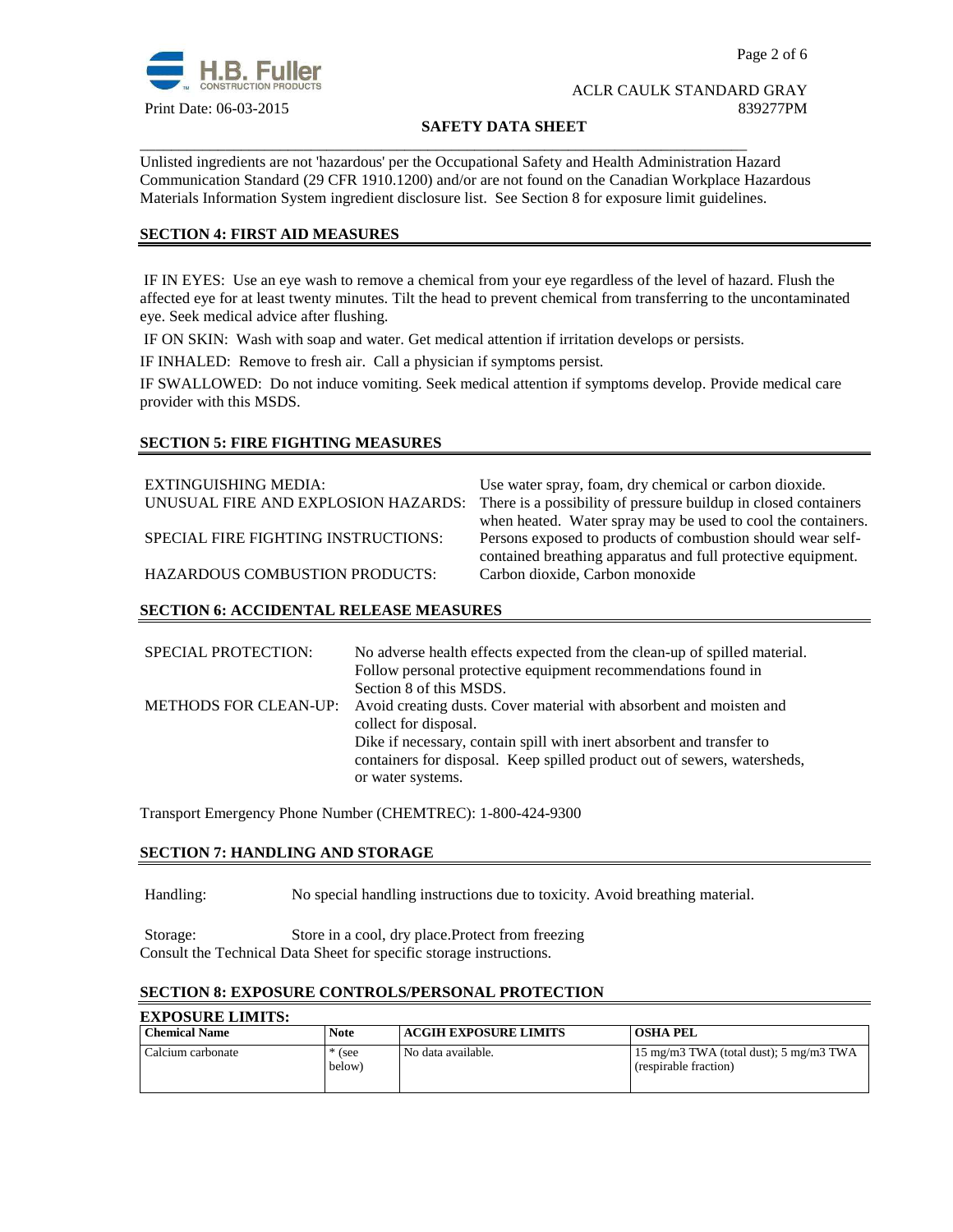

Page 3 of 6

# ACLR CAULK STANDARD GRAY Print Date: 06-03-2015 839277PM

# **SAFETY DATA SHEET**

| Crystalline silica | $*$ (see<br>below) | $0.025$ mg/m3 TWA (respirable fraction) | $(250)/(%SiO2 + 5)$ mppcf TWA<br>(respirable)); $((10)/(%SiO2 + 2)$ mg/m3<br>TWA (respirable)); $((30)/(%SiO2 + 2))$<br>mg/m3 TWA (total dust)) |
|--------------------|--------------------|-----------------------------------------|-------------------------------------------------------------------------------------------------------------------------------------------------|

\*This product contains one or more materials that may be hazardous when present as an airborne dust. During normal handling of the product, the material is encapsulated within the product and will not present an exposure risk. Once the product has reached its final state and is abraded or disturbed, dusting and exposure may occur.

# **ENGINEERING CONTROL METHODS:**

| <b>VENTILATION:</b>            | Use local exhaust ventilation or other engineering controls to<br>minimize exposures.                                                                                                                                                                                                                                                                                                               |
|--------------------------------|-----------------------------------------------------------------------------------------------------------------------------------------------------------------------------------------------------------------------------------------------------------------------------------------------------------------------------------------------------------------------------------------------------|
| <b>EYE PROTECTION:</b>         | Wear safety glasses when handling this product.                                                                                                                                                                                                                                                                                                                                                     |
| <b>SKIN PROTECTION:</b>        | Not normally required. Wear chemically resistant gloves to prevent<br>prolonged or repeated contact.                                                                                                                                                                                                                                                                                                |
| GLOVES:                        | Not normally required. Use nitrile gloves if conditions warrant.                                                                                                                                                                                                                                                                                                                                    |
| <b>RESPIRATORY PROTECTION:</b> | Respiratory protection may be required to avoid over exposure when<br>handling this product. Use a respirator if general room ventilation is<br>not available or sufficient to eliminate symptoms. NIOSH approved<br>air purifying respirator with dust/mist filter.<br>Respirators should be selected by and used following requirements<br>found in OSHA's respirator standard (29 CFR 1910.134). |

# **SECTION 9: PHYSICAL AND CHEMICAL PROPERTIES**

| PHYSICAL STATE:                                | Semi-solid                   |
|------------------------------------------------|------------------------------|
| COLOR:                                         | Gray                         |
| ODOR:                                          | Neutral                      |
| <b>ODOR THRESHOLD:</b>                         | Not established              |
| pH:                                            | 7.4                          |
| FREEZING/MELTING POINT (deg. C):               | Not established              |
| <b>BOILING POINT</b> (deg. C):                 | Not established              |
| <b>FLASH POINT:</b>                            | Non flammable                |
| <b>EVAPORATION RATE:</b>                       | Not established              |
| FLAMMABILITY:                                  | Not a flammable solid or gas |
| UPPER EXPLOSIVE LIMIT (% in air):              | Not established              |
| LOWER EXPLOSIVE LIMIT (% in air):              | Not established              |
| VAPOR PRESSURE (mm Hg):                        | Not established              |
| <b>VAPOR DENSITY:</b>                          | Not established              |
| WEIGHT PER GALLON (lbs.):                      | 13.25                        |
| <b>SPECIFIC GRAVITY:</b>                       | 1.590                        |
| <b>SOLUBILITY:</b>                             | Not established              |
| <b>OCTANOL/WATER COEFFICIENT:</b>              | Not established              |
| <b>AUTOIGNITION TEMPERATURE:</b>               | Not established              |
| DECOMPOSITION TEMPERATURE:                     | Not established              |
| VISCOSITY:                                     | No data available.           |
| SOLIDS (% by weight):                          | 81.2                         |
| VOC, weight percent                            | 0.60                         |
| VOC, U.S. EPA Method 24, less water and exempt | 12g/liter of material        |
| solvents (theoretically determined)            |                              |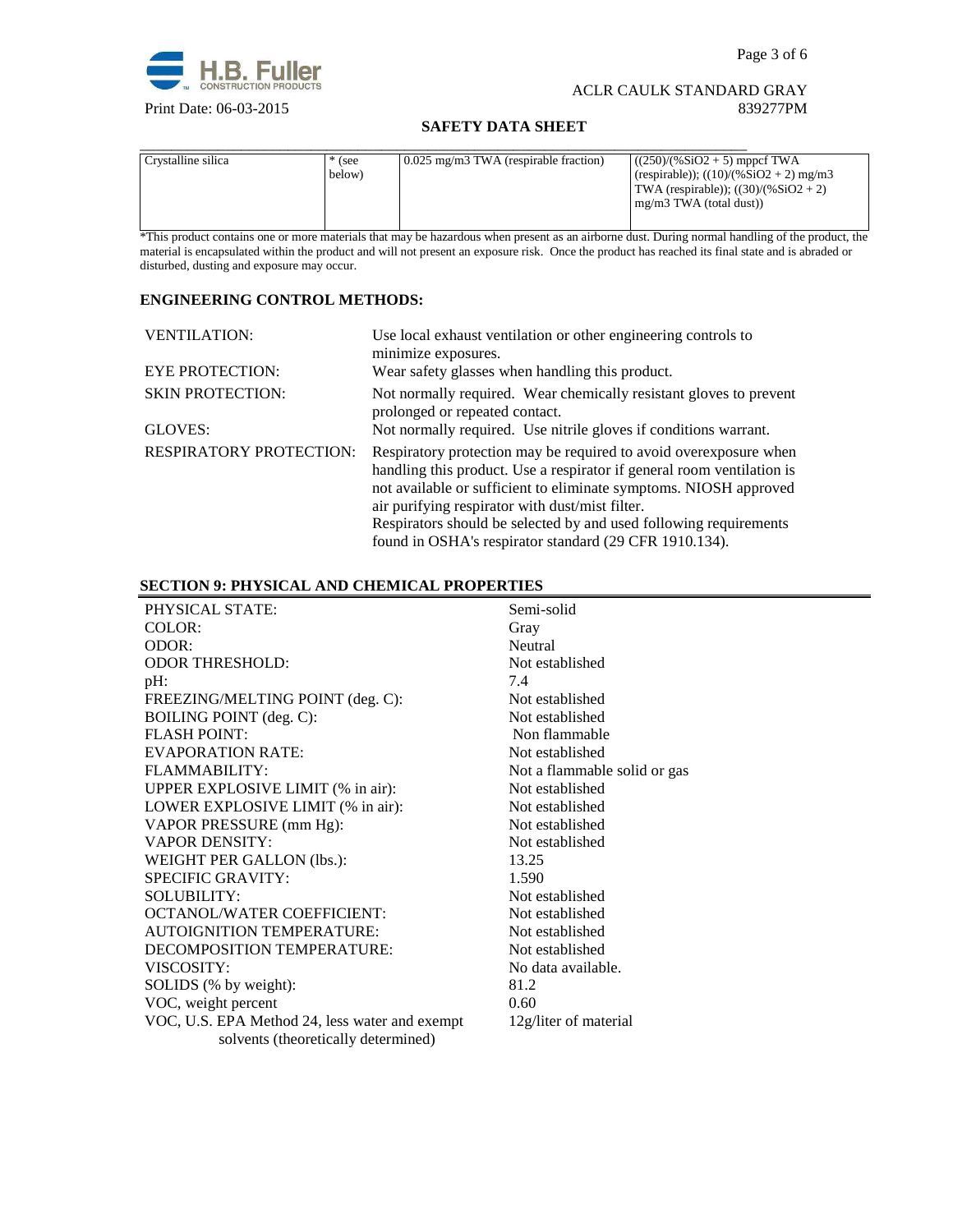

#### **SAFETY DATA SHEET**

# **SECTION 10: STABILITY AND REACTIVITY**

STABILITY: Stable under normal conditions. CHEMICAL INCOMPATIBILITY: Not established HAZARDOUS POLYMERIZATION: Will not occur. HAZARDOUS DECOMPOSITION PRODUCTS: Carbon monoxide, carbon dioxide

\_\_\_\_\_\_\_\_\_\_\_\_\_\_\_\_\_\_\_\_\_\_\_\_\_\_\_\_\_\_\_\_\_\_\_\_\_\_\_\_\_\_\_\_\_\_\_\_\_\_\_\_\_\_\_\_\_\_\_\_\_\_\_\_\_\_\_\_\_\_\_\_\_\_\_\_\_\_

# **SECTION 11: TOXICOLOGICAL INFORMATION**

# **Component Toxicity / Toxicology Data:**

| ິ<br><b>COMPONENT NAME</b> | <b>LD50/LC50</b>          |
|----------------------------|---------------------------|
| Calcium carbonate          | ORAL LD50 RAT 6,450 MG/KG |
| Crystalline silica         | ORAL LD50 RAT 500 MG/KG   |
| Water                      | ORAL LD50 RAT > 90 ML/KG  |

# **This product is a mixture. Unless noted, the information below is based on components.**

Skin corrosion / irritation: Can cause minor skin irritation, defatting, and dermatitis.

Serious eye damage / irritation :Can cause minor irritation, tearing and reddening.

Respiratory / skin sensitization: No data available.

Germ cell mutagenicity: No data available.

Carcinogenicity: Contains a material that may cause cancer.

Reproductive toxicity: No data available.

Specific target organ toxicity-single exposure:No data available.

Respiratory irritation / Narcotic effects: No data available.

Specific target organ toxicity-repeated exposure:Causes damage to organs through prolonged or repeated exposure.

Target organs potentially affected by exposure: Lungs

Aspiration hazard: No data available.

Medical Conditions Aggravated by Exposure: Lung disease

#### **SECTION 12: ECOLOGICAL INFORMATION**

| No ecological information available for this product. |
|-------------------------------------------------------|
| No data available.                                    |
| No data available.                                    |
| No data available.                                    |
|                                                       |

#### **This product has not been tested for ecological effects. Relevant information for components is listed below:**

| Component:         | <b>Ecotoxicity values:</b>       |
|--------------------|----------------------------------|
| No data available. | <b>Acute Toxicity (Fish):</b>    |
|                    | <b>Acute Toxicity (Daphnia):</b> |
|                    | <b>Acute Toxicity (Algae):</b>   |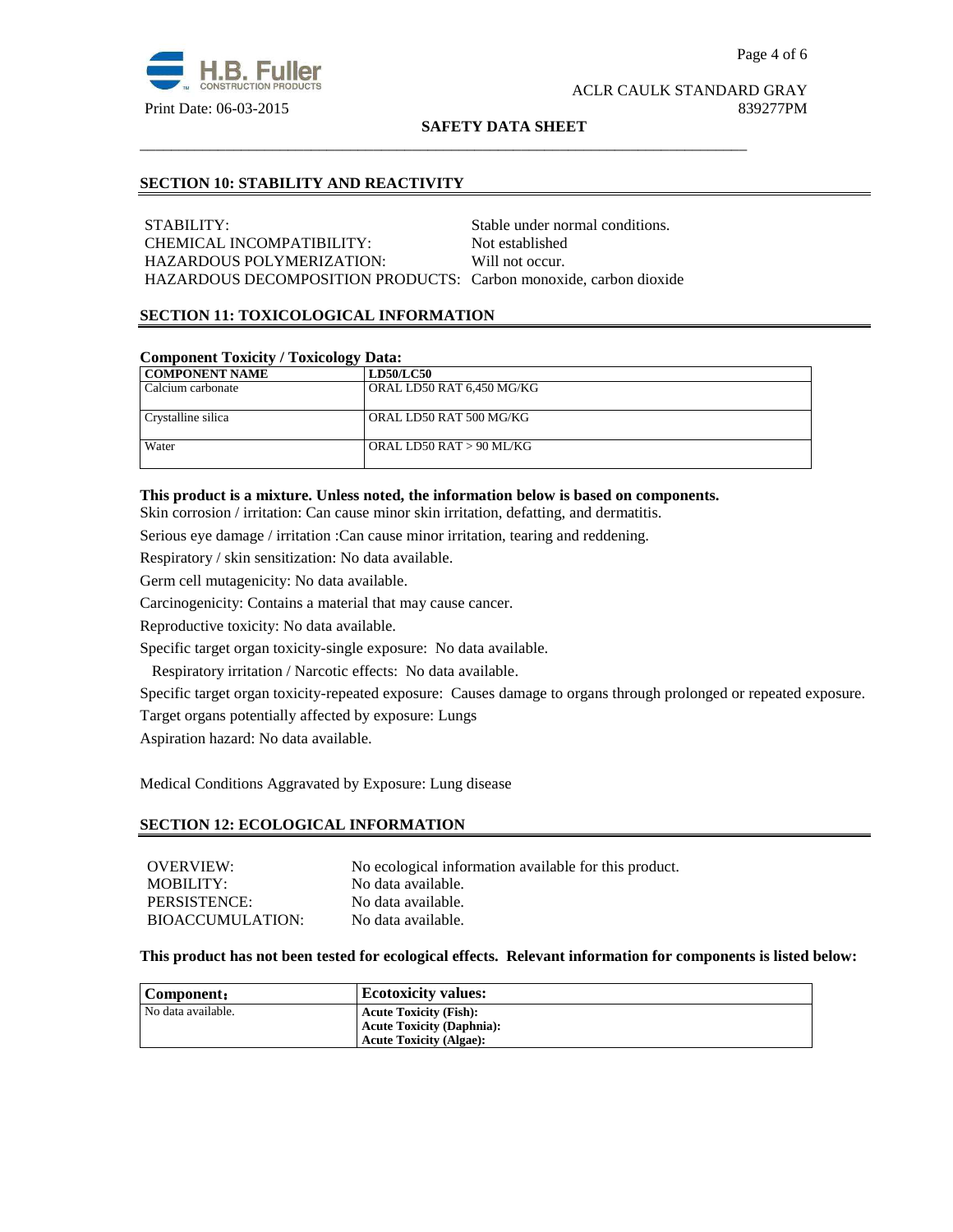

**SAFETY DATA SHEET**

\_\_\_\_\_\_\_\_\_\_\_\_\_\_\_\_\_\_\_\_\_\_\_\_\_\_\_\_\_\_\_\_\_\_\_\_\_\_\_\_\_\_\_\_\_\_\_\_\_\_\_\_\_\_\_\_\_\_\_\_\_\_\_\_\_\_\_\_\_\_\_\_\_\_\_\_\_\_

# **SECTION 13: DISPOSAL CONSIDERATIONS**

To the best of our knowledge, this product does not meet the definition of hazardous waste under the U.S. EPA Hazardous Waste Regulations 40 CFR 261. Solidify and dispose of in an approved landfill. Consult state, local or provincial authorities for more restrictive requirements.

# **SECTION 14: TRANSPORT INFORMATION**

Consult Bill of Lading for transportation information.

| US DOT: | <b>NOT REGULATED</b> |
|---------|----------------------|
| IATA:   | <b>NOT REGULATED</b> |

# **SECTION 15: REGULATORY INFORMATION**

**INVENTORY STATUS** 

| U.S. EPA TSCA:         | This product is in compliance with the Toxic Substances Control Act's |  |  |
|------------------------|-----------------------------------------------------------------------|--|--|
|                        | Inventory requirements.                                               |  |  |
| CANADIAN CEPA DSL:     | The components of this product are included on the DSL or are exempt  |  |  |
|                        | from DSL requirements.                                                |  |  |
| EUROPEAN REACH:        | As a result of the introduction of REACH into Europe, this product    |  |  |
|                        | cannot be imported into Europe unless the REACH requirements are      |  |  |
|                        | met.                                                                  |  |  |
| <b>AUSTRALIA AICS:</b> | This product is in compliance with the Australian Inventory of        |  |  |
|                        | Chemical Substances requirements.                                     |  |  |

If you need more information about the inventory status of this product call 651-236-5858.

This product may contain chemical substances that are regulated for export by various government agencies (such as the Environmental Protection Agency, the Bureau of Industry and Security, or the Drug Enforcement Administration, among others). Before exporting this product from the USA or Canada, we recommend you contact us at reg.request@hbfuller.com to request an export review.

# FEDERAL REPORTING

EPA SARA Title III Section 313

Unless listed below, this product does not contain toxic chemical(s) subject to the reporting requirements of section 313 of Title III of the Superfund Amendments and Reauthorization Act of 1986 (SARA) and 40 CFR part 372. EPA has advised that when a percentage range is listed the midpoint may be used to fulfill reporting obligations. **Chemical Name**  $\qquad \qquad$   $\qquad \qquad$   $\qquad \qquad$   $\qquad \qquad$   $\qquad \qquad$   $\qquad \qquad$   $\qquad \qquad$   $\qquad \qquad$   $\qquad \qquad$   $\qquad \qquad$   $\qquad \qquad$   $\qquad \qquad$   $\qquad \qquad$   $\qquad \qquad$   $\qquad \qquad$   $\qquad \qquad$   $\qquad \qquad$   $\qquad \qquad$   $\qquad \qquad$   $\qquad \qquad$   $\qquad \qquad$   $\qquad \qquad$   $\qquad \qquad$ 

# STATE REPORTING

Proposition 65, The Safe Drinking Water and Toxic Enforcement Act of 1986:

Unless listed below, this product does not contain known levels of any chemical known to the State of California to cause cancer or reproductive harm.

| <b>Chemical Name/List</b> |                       | <b>CAS</b> | Percent      |
|---------------------------|-----------------------|------------|--------------|
| Ouartz                    | (Carcinogen)          | 14808-60-7 | $10 - 30$    |
| Titanium dioxide          | (Carcinogen)          | 13463-67-7 | $0.01 - 0.1$ |
| Carbon black              | (Carcinogen)          | 1333-86-4  | $0.01 - 0.1$ |
| Ethyl acrylate            | (Carcinogen)          | 140-88-5   | $< 10$ ppm   |
| Methanol                  | (Developmental toxin) | $67-56-1$  | $< 10$ ppm   |

# **Substances of Very High Concern (SVHC) Content:**

Unless listed below, this product does not contain SVHC's. tert-Octylphenol, ethoxylated